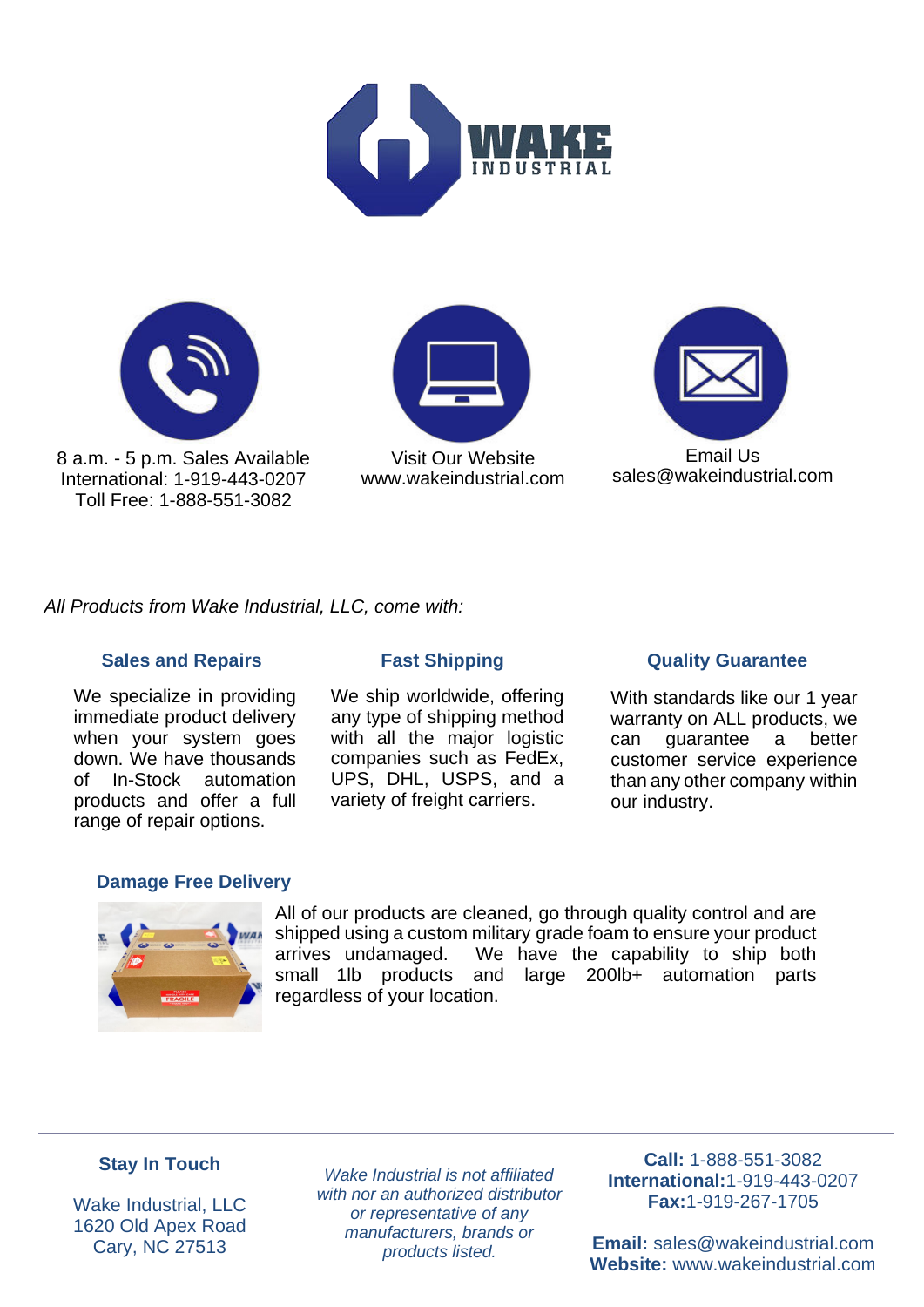Service



Control hardware **IndraControl L75** 

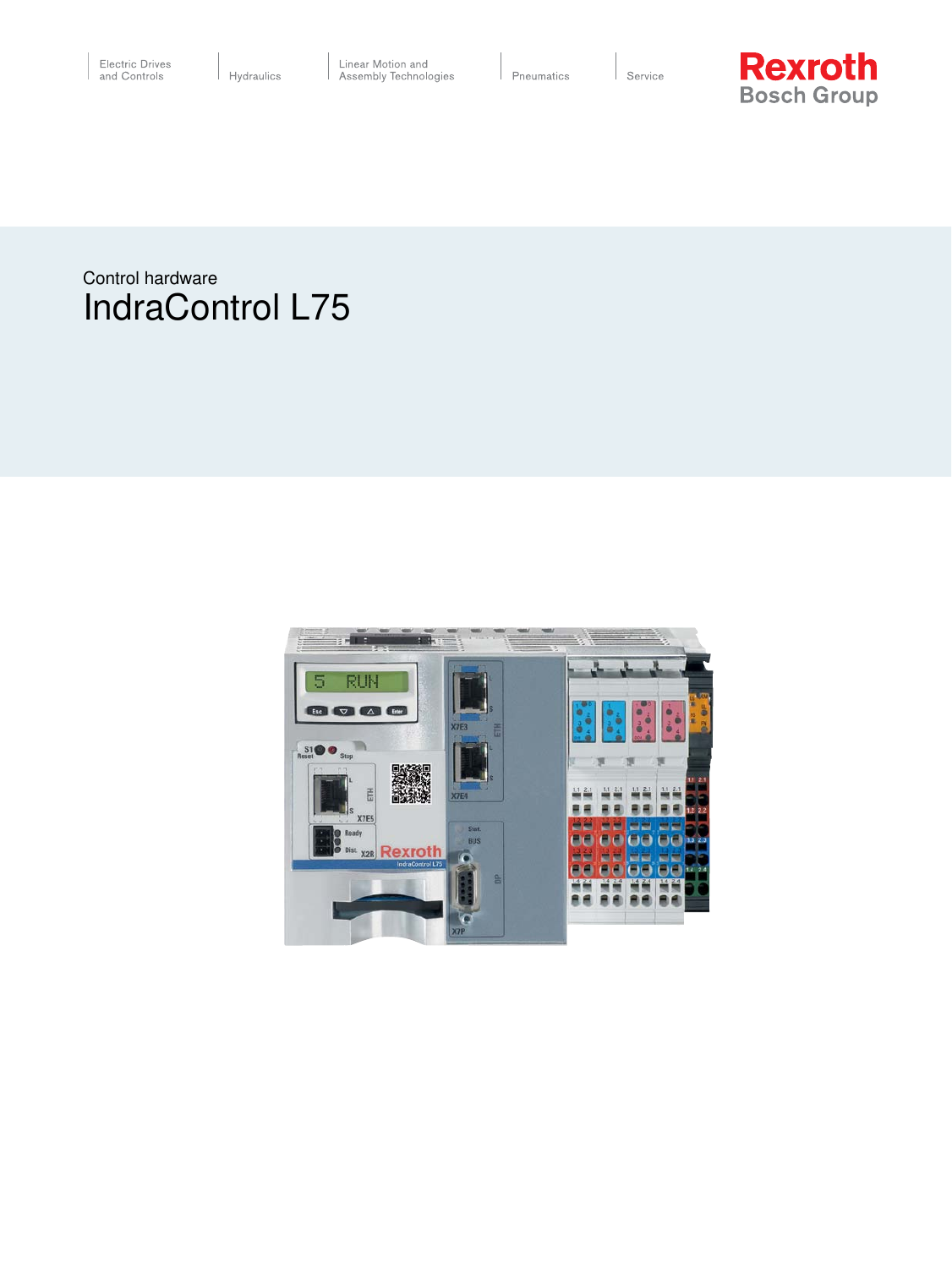# Control hardware **IndraControl L75**

**Documentation**



### **Advantages:**

- • Scalable hardware platform
- • Standardized communication interfaces
- • Optional extension through function and technology modules
- • Ideal for centralized and distributed controller topologies
- • Individually extendable with high-grade visualization components
- • Modular I/O units

# **Technical data**

|                   |           | L75.1                                             |  |
|-------------------|-----------|---------------------------------------------------|--|
| Processor         |           |                                                   |  |
| CPU               |           | (Atom 2 x 1,7 GHz)                                |  |
| Real-time clock   |           | integrated                                        |  |
| Memory            |           |                                                   |  |
| Use / application |           | 4 GB                                              |  |
| Remanent memory   |           | 256 kB                                            |  |
| <b>Buffered</b>   |           | <b>16 MB</b>                                      |  |
| Flash size        |           | $1$ GB                                            |  |
| <b>Display</b>    |           |                                                   |  |
| Type              |           | LCD 1-line                                        |  |
| Operation         |           |                                                   |  |
| Type              |           | 4                                                 |  |
|                   |           | Operator keys                                     |  |
| Interfaces        |           |                                                   |  |
| Ethernet          |           | 1 x Ethernet TCP/IP (Standard)                    |  |
| Ready             |           | 1.0 x Ready contact (Standard)                    |  |
| Serial            |           | 2.0 x Ethernet TCP/IP (Optional)                  |  |
| <b>Diagnosis</b>  |           |                                                   |  |
| Type              |           | Powerfail                                         |  |
|                   |           | Watchdog                                          |  |
|                   |           | Temperature monitoring                            |  |
| $\overline{U}$    |           |                                                   |  |
| Digital inputs    |           | 8 DC-decoupled inputs (with interrupt capability) |  |
| Digital outputs   |           | 8 DC-decoupled outputs                            |  |
| Channels, used    | Max.      | 256                                               |  |
| Function modules  | Max.<br>4 |                                                   |  |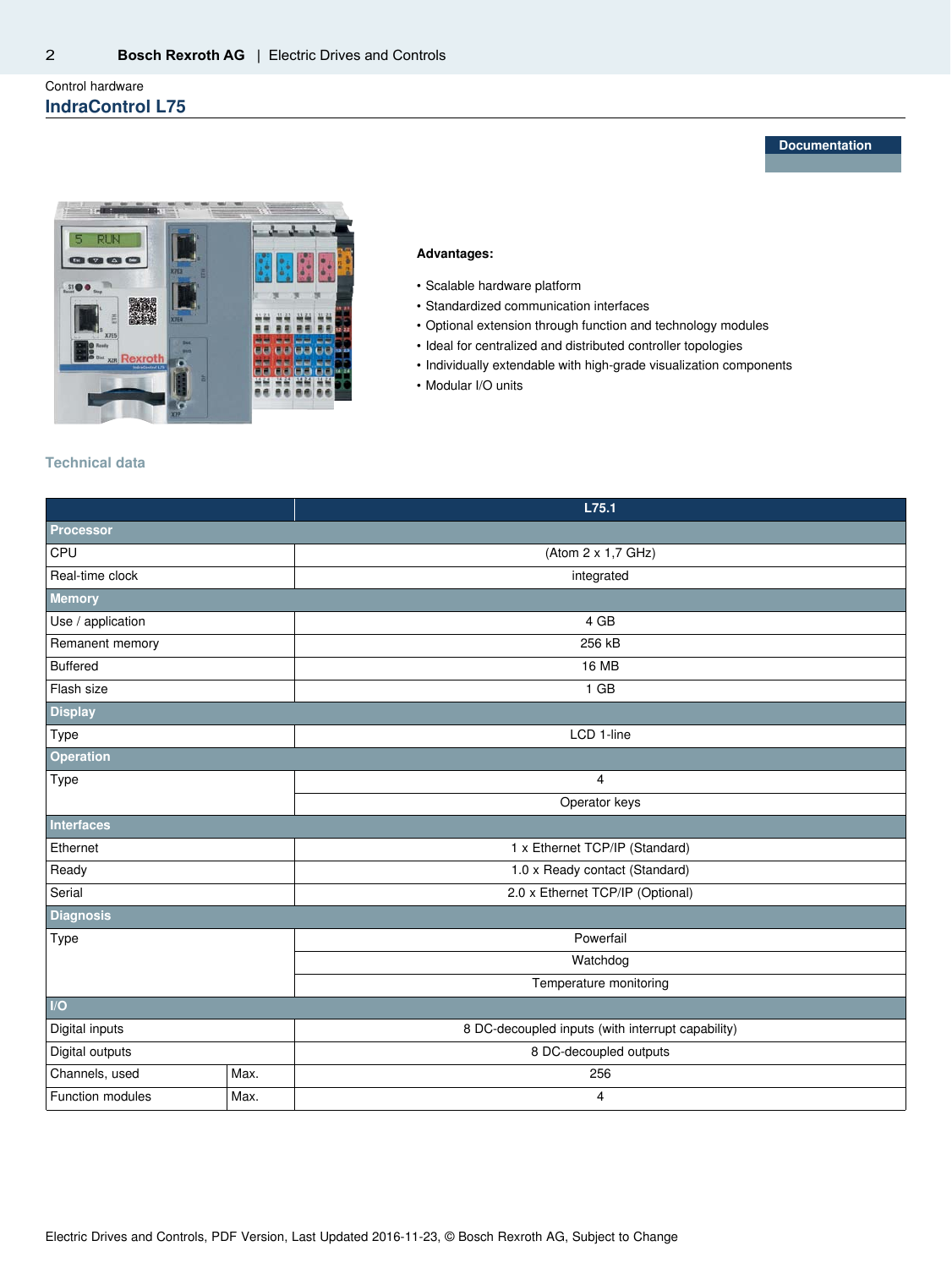## Control hardware **IndraControl L75**

| I/O extension                                                 | Max. no.<br>of Inline<br>modules | 63                                               |  |
|---------------------------------------------------------------|----------------------------------|--------------------------------------------------|--|
|                                                               | Max. no.<br>of bytes             | 64                                               |  |
| <b>Fieldbus</b>                                               |                                  |                                                  |  |
| <b>PROFINET</b>                                               |                                  | 1.0 x PROFINET IO-Controller/-Device (Optional)  |  |
| Sercos                                                        |                                  | 1.0 x Sercos III (Optional)                      |  |
| EtherNet/IP                                                   |                                  | 1.0 x ETHERNET / IP scanner / adapter (Optional) |  |
| <b>PROFIBUS</b>                                               |                                  | 1.0 x PROFIBUS-Master/-Slave (Standard)          |  |
| <b>Electrical data</b>                                        |                                  |                                                  |  |
| Supply voltage U                                              |                                  | 24 V DC                                          |  |
| $U_{\text{min}} \dots U_{\text{max}}$                         |                                  | 19 V DC  30 V DC                                 |  |
| Residual ripple                                               |                                  | $+/-5$ %                                         |  |
| Logic supply U <sub>1</sub>                                   |                                  | 7.5 V (transformed from external 24 V DC)        |  |
|                                                               |                                  | Max. 2 A                                         |  |
| Logic, segment supply $U_{LS}$                                | Tolerance                        | $-25\%  +30\%$                                   |  |
|                                                               | Max. [A]                         | Max. 3 A                                         |  |
| Segment supply voltage U <sub>S</sub>                         | Tolerance                        | $-15\%+20\%$                                     |  |
|                                                               | Max. [A]                         | Max. 8 A ( $Um + Us$ )                           |  |
| Main supply voltage U <sub>M</sub>                            | $[V$ DC $]$                      | 24                                               |  |
|                                                               | Tolerance                        | $-15\%+20\%$                                     |  |
|                                                               | Max. [A]                         | Max. 8 A (Um + Us)                               |  |
| Power consumption                                             |                                  | 20 W                                             |  |
| <b>Norms and Standards</b>                                    |                                  |                                                  |  |
| Certification                                                 |                                  | CE/UL/CSA                                        |  |
| Weight                                                        |                                  |                                                  |  |
| Weight                                                        |                                  | 1.5 kg                                           |  |
| <b>Ambient conditions</b>                                     |                                  |                                                  |  |
| Permissible temperature (operation)                           |                                  | $+5 °C  +55 °C$                                  |  |
| Permissible relative humidity (operation)                     |                                  | 5% to 95%, EN 61131-2                            |  |
| Protection category                                           |                                  | <b>IP20</b>                                      |  |
| Fatigue limits according to EN 60068-2-6                      |                                  | 1 <sub>g</sub>                                   |  |
| Shock resistance (single shock) according<br>to EN 60068-2-27 |                                  | 15 <sub>g</sub>                                  |  |

# **Dimensions**

|                   |      | L75.1 |
|-------------------|------|-------|
| <b>Dimensions</b> |      |       |
| Height H          | [mm] | 120   |
| Width B           | [mm] | 176   |
| Depth T           | [mm] | 108   |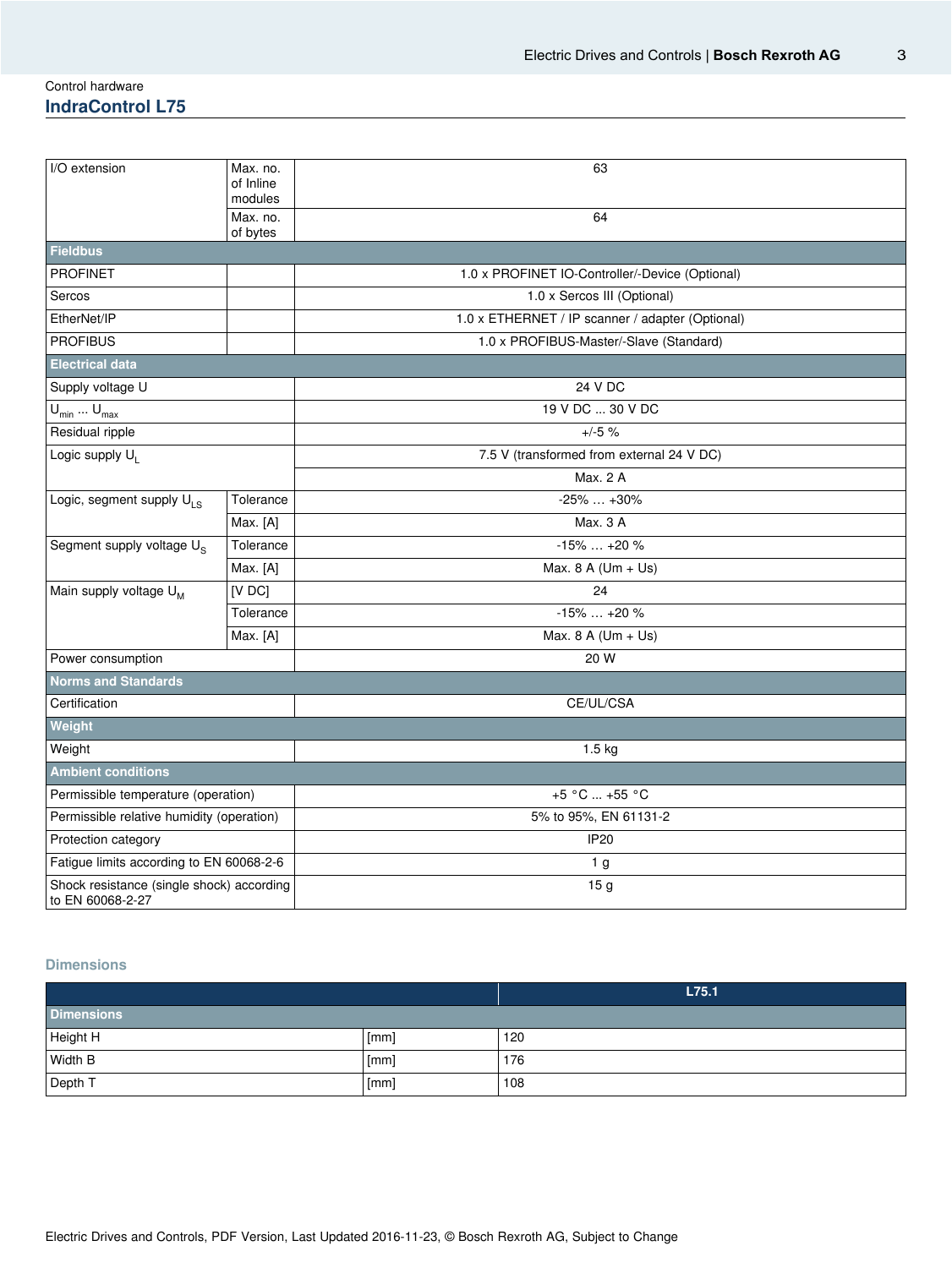## Control hardware **IndraControl L75**

#### **Order details**

| Type code                 | <b>Description</b>                                                        | <b>Material number:</b> |
|---------------------------|---------------------------------------------------------------------------|-------------------------|
| CML75.1-NP-900-NA-NNNN-NW | IndraControl L75, RT Ethernet + PROFIBUS, configurable fieldbus interface | R911173002              |
| CML75.1-3P-900-NA-NNNN-NW | IndraControl L75, Sercos III, configurable fieldbus interface             | R911173004              |
| CML75.1-3P-905-NA-NNNN-NW | IndraControl L75, Sercos III, configurable fieldbus interface, 16 MB SRAM | R911174057              |

### **Accessories**

| Type code                    | <b>Description</b>                                                        | <b>Material number:</b> |
|------------------------------|---------------------------------------------------------------------------|-------------------------|
| CAL01.1-F2                   | Fans                                                                      | R911171153              |
| R-IB IL CML S01-PLSET        | Connector set for IndraControl L10, L20, L40, L45, L65, L75               | R911299856              |
| <b>R-IB IL CML S04-PLSET</b> | Connector set for IndraControl L20, L40, L45, L65, L75 separate numbering | R911172193              |
| R-IB IL FIELD 2              | Labeling field, narrow                                                    | R911289341              |
| R-IB IL FIELD 8              | Labeling field, wide                                                      | R911289342              |

### **Accessories**

### **Auxiliary components**

| <b>Description</b> |                      |                                        |
|--------------------|----------------------|----------------------------------------|
| IndraControl I     | CFL function modules | Fast I/O                               |
| IndraControl I     | CFL function modules | <b>Real-time Ethernet and PROFIBUS</b> |
| IndraControl L     | CFL function modules | Programmable limit switch              |
| IndraControl L     | CFL function modules | Cross communication                    |
| IndraControl I     | CFL function modules | Sercos III                             |

# **System**

| <b>Description</b>  | Page                        | <b>Details</b>   |
|---------------------|-----------------------------|------------------|
| <b>CNC</b>          | IndraMotion MTX performance | Up to 64 axes    |
| Motion logic system | IndraMotion MLC             | Controller-based |
| <b>PLC</b>          | IndraLogic XLC              |                  |